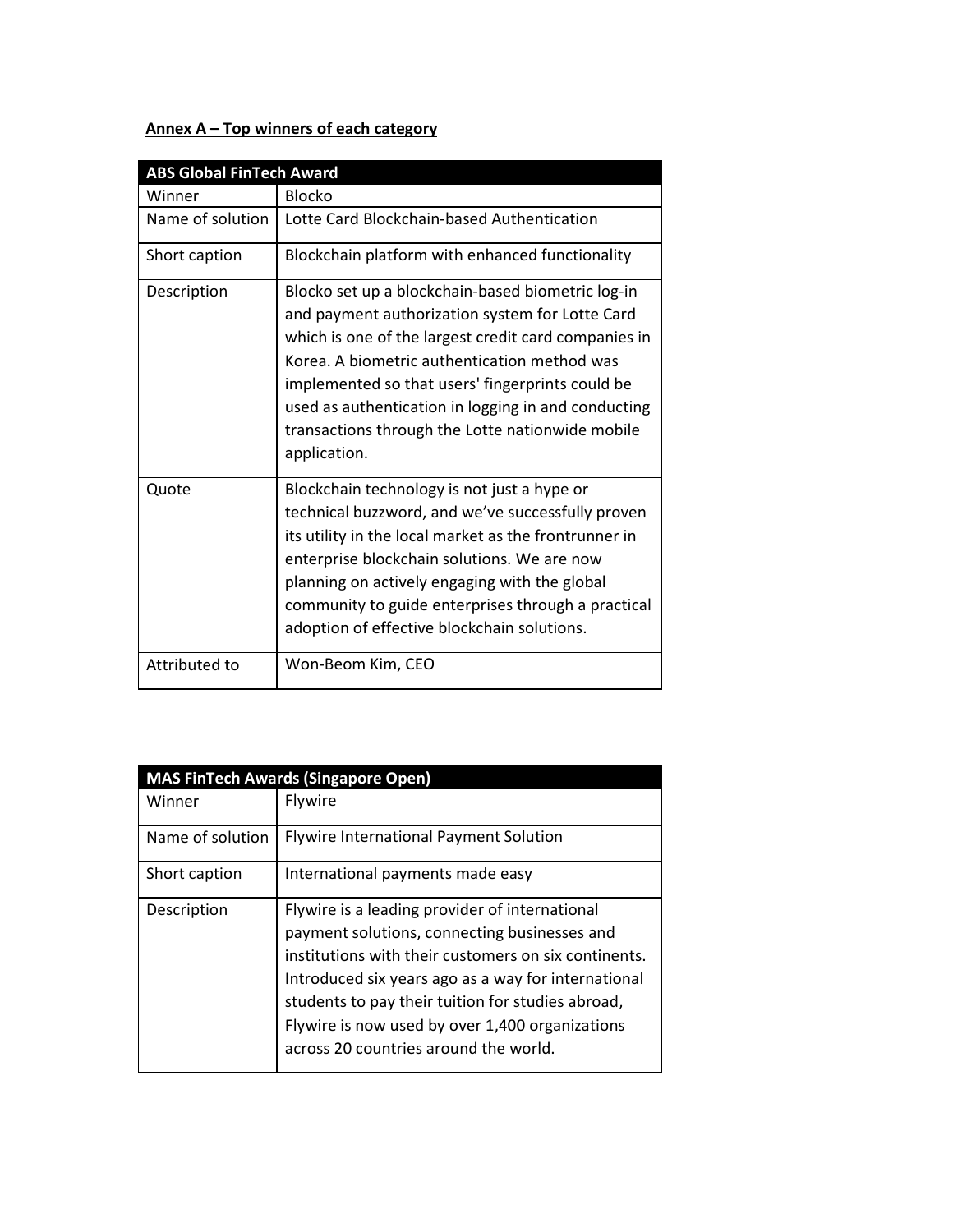| <b>MAS FinTech Awards (Singapore Open)</b> |                                                     |  |
|--------------------------------------------|-----------------------------------------------------|--|
| Quote                                      | It's a huge honor to be recognized in this way      |  |
|                                            | among so many great companies in Singapore. We      |  |
|                                            | hope this will connect us to more Singaporean       |  |
|                                            | businesses, educational institution and health care |  |
|                                            | providers to help support their growth. We also     |  |
|                                            | hope to build more awareness to attract local       |  |
|                                            | talent to help us grow the Flywire business here in |  |
|                                            | Singapore and throughout the APAC region            |  |
|                                            |                                                     |  |
| Attributed to                              | Andrew Ong, MD, APAC                                |  |

|                  | <b>MAS FinTech Awards (Singapore SME)</b>                                                                                                                                                                                                                                                                                                                                                                                                                                                                                                                                                                                                                                                                                                                                                                                                                                                                                          |  |  |
|------------------|------------------------------------------------------------------------------------------------------------------------------------------------------------------------------------------------------------------------------------------------------------------------------------------------------------------------------------------------------------------------------------------------------------------------------------------------------------------------------------------------------------------------------------------------------------------------------------------------------------------------------------------------------------------------------------------------------------------------------------------------------------------------------------------------------------------------------------------------------------------------------------------------------------------------------------|--|--|
| Winner           | <b>AGDFLTA</b>                                                                                                                                                                                                                                                                                                                                                                                                                                                                                                                                                                                                                                                                                                                                                                                                                                                                                                                     |  |  |
| Name of solution | Digital Wealth Platform (DWP)                                                                                                                                                                                                                                                                                                                                                                                                                                                                                                                                                                                                                                                                                                                                                                                                                                                                                                      |  |  |
| Short caption    | Digital Advisory. Compliance. Best Execution                                                                                                                                                                                                                                                                                                                                                                                                                                                                                                                                                                                                                                                                                                                                                                                                                                                                                       |  |  |
| Description      | AGDELTA's digital wealth platform consists of 3<br>pillars – execution, compliance, and digital<br>advisory.                                                                                                                                                                                                                                                                                                                                                                                                                                                                                                                                                                                                                                                                                                                                                                                                                       |  |  |
| Quote            | It is truly both an amazing and a very humbling<br>experience to be recognized for this award.<br>AGDelta's journey in breaking new barriers in the<br>Digital Wealth space since the financial crisis has<br>been nothing short of phenomenal. We have<br>crossed 1.5 trillion USD in transactional turnover in<br>our investments platform in over 15 countries,<br>formed the largest regional B2B industry<br>investments platform with leading global banks,<br>resolved complex regulatory compliance challenges<br>and used Artificial intelligence/machine learning<br>technologies to fuel our new digital advisory<br>solutions for banks, licensed wealth advisors, and<br>their clients. I would like to thank the MAS, the<br>distinguished panel of judges, our valued<br>customers, investors, partners and the super team<br>we have at AGDelta for contributing to this major<br>industry recognition. Thank you. |  |  |
| Attributed to    | Andrew Au, CEO                                                                                                                                                                                                                                                                                                                                                                                                                                                                                                                                                                                                                                                                                                                                                                                                                                                                                                                     |  |  |